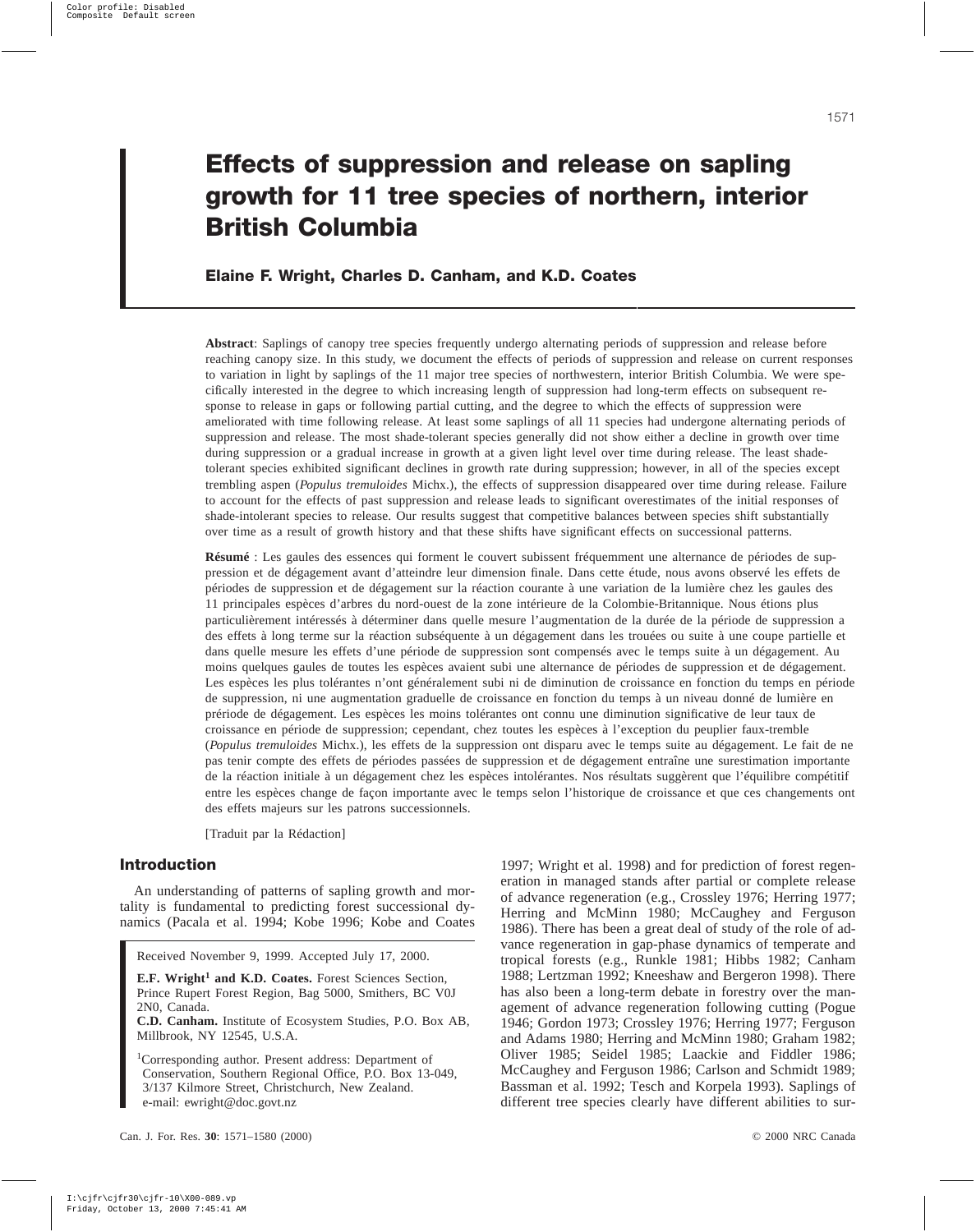**Table 1.** Characteristics of the data set: sample size (*n*), shade-tolerance ranking (low, medium, high), the range of latitude and elevation, the mean and range (in parentheses) of DBH, sapling height, and average light level from which saplings were collected for each of the 11 study species.

|                  |                  | Tolerance |                                 |               |                 |                     | Light level     |
|------------------|------------------|-----------|---------------------------------|---------------|-----------------|---------------------|-----------------|
| Tree species     | $\boldsymbol{n}$ | ranking*  | Latitude $(N)$                  | Elevation (m) | $DBH$ (cm)      | Height $(m)$        | $(\%$ full sun) |
| Western redcedar | 57               | High      | $54^{\circ}40' - 55^{\circ}30'$ | 320–480       | $4.2(0.4-10.3)$ | $3.45(1.00-7.50)$   | 32.8            |
| Western hemlock  | 278              | High      | $54^{\circ}40' - 57^{\circ}08'$ | $290 - 1255$  | $3.9(0.2-10.6)$ | $3.49(1.00 - 7.80)$ | 38.3            |
| Mountain hemlock | 103              | High      | $54^{\circ}40' - 55^{\circ}25'$ | 520-1255      | $4.2(0.3-11.6)$ | $3.07(0.80 - 7.90)$ | 45.0            |
| Amabilis fir     | 128              | High      | $54^{\circ}40' - 55^{\circ}30'$ | $100 - 1200$  | $4.2(0.4-11.8)$ | $2.8(0.03 - 8.40)$  | 44.5            |
| Subalpine fir    | 679              | High      | $54^{\circ}01' - 59^{\circ}03'$ | 320-1380      | $3.9(0.3-16.5)$ | $2.87(0.60-10.50)$  | 42.3            |
| Black spruce     | 58               | Medium    | $59°39' - 59°37'$               | $700 - 925$   | $3.6(0.6-6.9)$  | $3.62(1.10-7.60)$   | 47.5            |
| Hybrid spruce    | 674              | Medium    | $54^{\circ}01' - 59^{\circ}57'$ | $130 - 1370$  | $3.9(0.1-13.3)$ | $3.07(0.50 - 9.20)$ | 42.2            |
| Lodgepole pine   | 434              | Low       | $54^{\circ}01' - 59^{\circ}57'$ | $130 - 1450$  | $4.2(0.5-14.6)$ | $3.33(0.40 - 9.70)$ | 50.8            |
| Trembling aspen  | 68               | Low       | $54^{\circ}40' - 55^{\circ}30'$ | $260 - 700$   | $4.7(0.0-10.3)$ | $6.4(2.30-10.70)$   | 42.0            |
| Cottonwood       | 52               | Low       | $54^{\circ}40' - 55^{\circ}30'$ | 600-850       | $5.0(0.5-12.1)$ | $5.78(1.10-12.00)$  | 48.8            |
| Paper birch      | 73               | Low       | $54^{\circ}40' - 55^{\circ}30'$ | $260 - 700$   | $4.3(0.8-11.7)$ | $5.66(2.10-9.00)$   | 44.3            |

\*Estimates are from Krajina et al. (1982), Burns and Honkala (1990), and Kobe and Coates (1997).

vive periods of suppression (Kobe 1996; Kobe and Coates 1997) and different magnitudes of response to release (McCaughey and Ferguson 1986). In forests where gapphase dynamics represent the dominant mode of canopy recruitment, individuals of shade-tolerant species typically undergo multiple episodes of suppression and release before reaching canopy size (Canham 1985, 1990; Merrens and Peart 1992; Rebertus and Veblen 1993; Orwig and Abrams 1994; Cho and Boerner 1995). Attributes such as sapling age, size, crown area and geometry, presence of injuries, and pathogens have been used to help predict sapling growth after release (e.g., Herring 1977; Ferguson and Adams 1980; Seidel 1980, Graham 1982; McCaughey and Schmidt 1982; Oliver 1985; Laackie and Fiddler 1986; McCaughey and Ferguson 1986; Canham 1988, Tesch and Korpela 1993). However, there have been no systematic studies of whether, and to what extent, previous periods of suppression or release have long-term effects on the growth of advance regeneration.

In this study, we examined the effects of the lengths of previous periods of suppression and release on the growth responses of eight conifers and three broadleaved tree species of northwestern, interior British Columbia. The 11 species ranged from very shade tolerant to shade intolerant and represent the dominant species of early to late-successional stands throughout the region. We were specifically interested in the degree to which increasing length of suppression had long-term effects on subsequent response to release in gaps or following partial cutting, and the degree to which the effects of previous periods of suppression were ameliorated with time following release.

## **Materials and methods**

#### **Study area and tree species**

Data were collected for 11 tree species in study sites throughout the Prince Rupert Forest Region, located in central to northwestern British Columbia, Canada (Table 1). The 11 species include all the dominant and codominant species found in early to late-successional stands in this region (Banner et al. 1993). The species span a range of shade tolerance (Krajina et al. 1982; Burns and Honkala 1990; Carter and Klinka 1992; Klinka et al. 1992; Wang et al. 1994; Kayahara et al. 1996; Kobe and Coates 1997). Amabilis fir (*Abies amabilis* Dougl. ex Forbes), western redcedar (*Thuja plicata* (Dougl. ex D Don), western hemlock (*Tsuga heterophylla* (Raf.) Sarg.), mountain hemlock (*Tsuga mertensiana* (Bong.) Carr.), and subalpine fir (*Abies lasiocarpa* (Hook.) Nutt.) are considered shade tolerant. Black spruce (*Picea mariana* (Mill.) BSP), white spruce (*Picea glauca* (Moench) Voss), Engelmann spruce (*Picea engelmannii* Parry ex Engelm.), and Sitka spruce (*Picea sitchensis* (Bong.) Carr.) are intermediate in shade tolerance. Lodgepole pine (*Pinus contorta* var. *latifolia* Engelm.), trembling aspen (*Populus tremuloides* Michx.), paper birch (*Betula papyrifera* Marsh.), and black cottonwood (*Populus balsamifera* ssp. *trichocarpa* Torr. & Gray) are considered shade intolerant.

The forests of British Columbia have been classified into a system of biogeoclimatic zones, subzones, and variants (Pojar et al. 1987, Meidinger and Pojar 1991, Banner et al. 1993). We sampled within the five major forest zones of interior, northern British Columbia, and from one to three subzones within each zone, with from two to eight species sampled within a subzone (Table 1). Within each subzone, we sampled on sites with average soil moisture and nutrients in mature stands, canopy gaps, regenerating burns and associated mature remnants, road and trail cuts greater than 30 years old, and in partially cut and clear-cut areas. Areas with disturbance within the last 5 years (e.g., blowdown, insect related dieback, and new road cuts) were carefully avoided. A detailed analysis of geographic variation in sapling growth (without consideration of the effects of suppression and release) is presented elsewhere (Wright et al. 1998). For this paper, we present results from all subzones pooled (to increase sample size and statistical power, accepting that response as a function of light will be more variable for pooled data versus that of the representative subzone) and from one representative subzone, the moist, cool variant of the interior cedar–hemlock forests (ICHmc2), for which we have the largest number of species represented (nine). For our pooled data set we break the spruces into two groups: (*i*) black spruce from our boreal sampling and (*ii*) hybrid spruce, which includes any of the various mixtures of white, Sitka, and Engelmann spruce from within our sampling ar-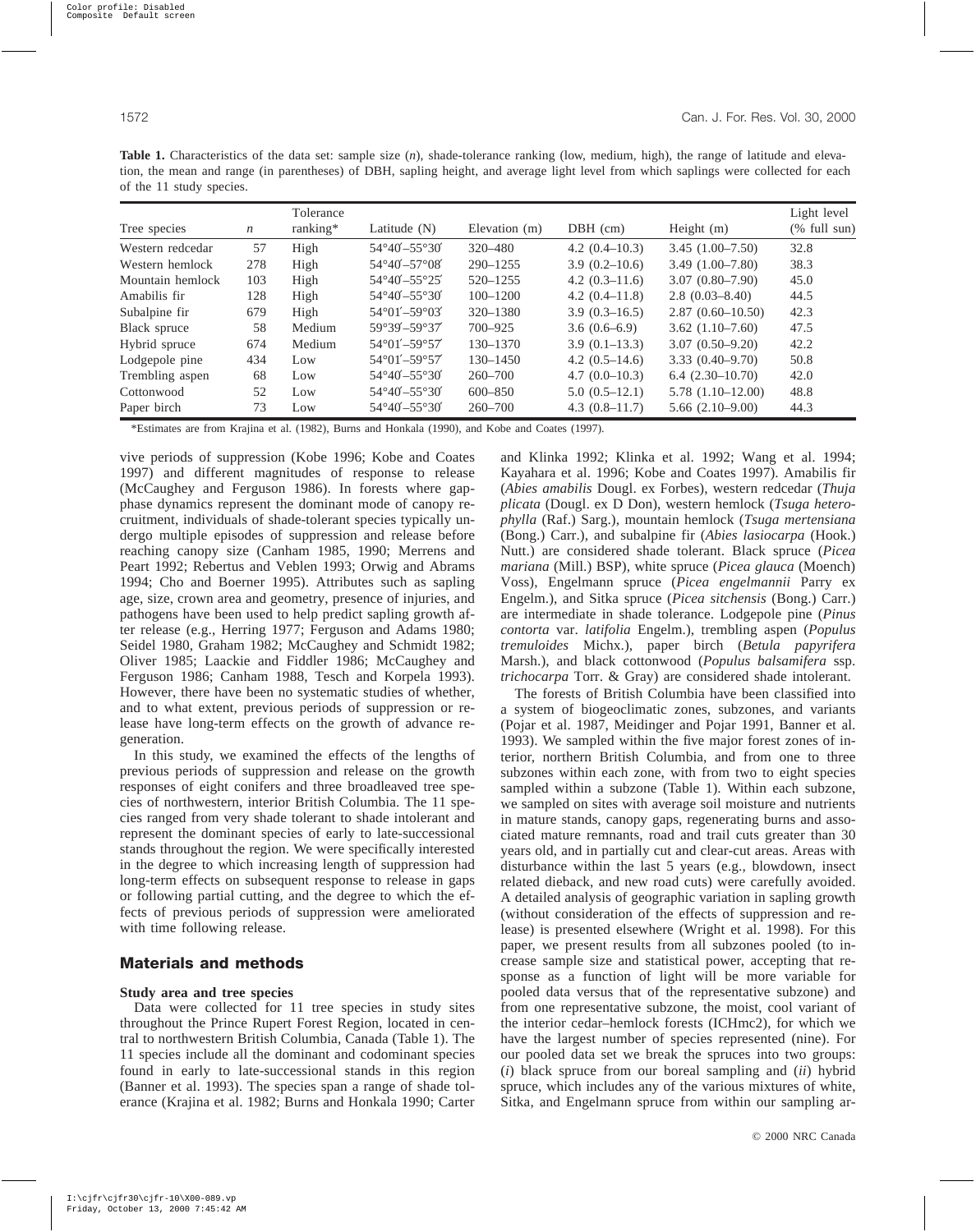**Table 2.** Radial growth thresholds (mm radial growth/year) and corresponding light levels used to define periods of suppression versus release.

| Tree species     | Radial growth<br>threshold (mm/year) | Light level<br>$(\%$ of full sun) |  |  |
|------------------|--------------------------------------|-----------------------------------|--|--|
| Western redcedar | 0.25                                 | 6                                 |  |  |
| Western hemlock  | 0.3                                  | 5                                 |  |  |
| Mountain hemlock | 0.3                                  | 5                                 |  |  |
| Amabilis fir     | 0.3                                  | 8                                 |  |  |
| Subalpine fir    | 0.3                                  | 8                                 |  |  |
| Black spruce     | 0.45                                 | 15                                |  |  |
| Hybrid spruce    | 0.6                                  | 12                                |  |  |
| Lodgepole pine   | 0.9                                  | 28                                |  |  |
| Trembling aspen  | 1.25                                 | 20                                |  |  |
| Cottonwood       | 1.6                                  | 27                                |  |  |
| Paper birch      | 1.8                                  | 37                                |  |  |

**Note:** Periods of suppression were defined as periods with at least four or more consecutive years of growth below the threshold, without three or more consecutive years of growth exceeding the threshold. The growth rate associated with a sapling mortality of 10% over a 3-year period (Kobe and Coates 1997) was used as the threshold for each species. Also reported are the approximate light levels associated with that growth rate, from relationships in Wright et al. (1998).

eas. The complex nature of spruce hybridization in northwestern British Columbia is described in Coates et al. (1994). In our representative ICHmc2 subzone, white and Sitka spruce hybridize commonly.

#### **Sampling design and measurements**

Naturally regenerated saplings were obtained from a range of height classes (0.5–12.0 m) across the full range of light levels found within forests in this region  $(<5$  to  $>90\%$ ). Sample sizes for a given species ranged from 52 to 679 saplings, depending on the number of forest types within which saplings were collected (Table 1). Sapling sizes were uniformly distributed across light levels for each species and climatic region. Where saplings occurred in clusters, the dominant individuals were selected to provide us with an estimate of optimum growth for that light level. Sampling took place at the end of the summer in 1995 and throughout the field season in 1996. For each sapling, total height and diameter at 1.3 m (diameter at breast height, DBH) were recorded, and a section of the stem was removed at 10 cm above the root collar for measurement of radial growth. Except for trembling aspen, a species that regenerates primarily by root suckers in our study area (Haeussler et al. 1990), all sample trees were of seed origin.

Annual ring widths were measured along a representative radius (the radius bisecting the angle formed by the longest and shortest radii of the cross section). Ring widths were measured with a digital ring analyzer to 0.025 mm resolution using a high-resolution colour video camera connected to a 40× stereoscope. The most recent growth ring was discarded for saplings obtained in 1996 because of incomplete radial growth.

#### **Light**

Hemispherical canopy photos were taken at 1–1.5 m above the stump of each cut sapling to quantify light available for growth over the growing season. Saplings were selected so that overstory canopy trees, rather than adjacent saplings, provided shading. In addition, sample trees were only obtained from areas where coniferous species dominated the canopy trees. GLI, an index of growing season light availability, was computed from each photograph (using GLI version 2.0 software) following Canham (1988). This index combines the seasonal distribution of sky brightness with the distribution of canopy openness to calculate a single index of available light in units in percentage of full sun for a specified growing season (mid-April through mid-September) (Canham et al. 1990).

## **Characterization of patterns of suppression and release**

We considered suppression to be periods with at least four or more consecutive years of growth below a speciesspecific threshold, without three or more consecutive years exceeding the threshold (Canham 1985, 1990). The thresholds for each species were determined on the basis of functional relationships between growth and mortality, using the results of a recent study of 9 of the 11 tree species sampled in the same geographic location (Kobe and Coates 1997). Specifically, the growth rate associated with a sapling mortality rate of 10% over a 3-year period (Table 2) was chosen as the threshold, because it coincided with a steep inflection in the probability of mortality as a function of recent growth (Kobe and Coates 1997). Growth rates below the threshold resulted in sharply increasing mortality rates. Black spruce is considered intermediate in tolerance between subalpine fir and hybrid spruce (Krajina et al. 1982), and a threshold for black spruce using the difference between these two species was used in lieu of direct mortality data. The threshold for amabilis fir was set at the threshold for subalpine fir. Because of differences in the shade tolerance of the 11 species, the estimated light levels associated with the threshold between suppression and release ranged from 5 to 37% of full sun. In effect, the shade-intolerant species become suppressed at much higher light levels than the shade-tolerant species (Table 2).

On the basis of this definition, we calculated the total number of years of suppression and release, the number of distinct periods of suppression and release, and the length of the most recent (or current) period of suppression and release for each sapling. The individual patterns of suppression and release varied enormously among saplings and species. In a preliminary analysis, all independent variables were evaluated for use as predictive variables. The best fits were obtained using length of the most recent (or current) period of suppression and release. While it is possible that the entire sequence of past suppression and release events may affect current growth, we have concentrated our analysis on the effects of the most recent periods of suppression and release because of the very large number of permutations required to incorporate the entire growth history in the models outlined below.

#### **Data analysis**

The basic analysis of variation in growth as a function of light is presented elsewhere (Wright et al. 1998). That analysis examined a number of different functional relationships between light and growth (including Michaelis–Menten, Chapman–Richards, and Weibull functions, with and without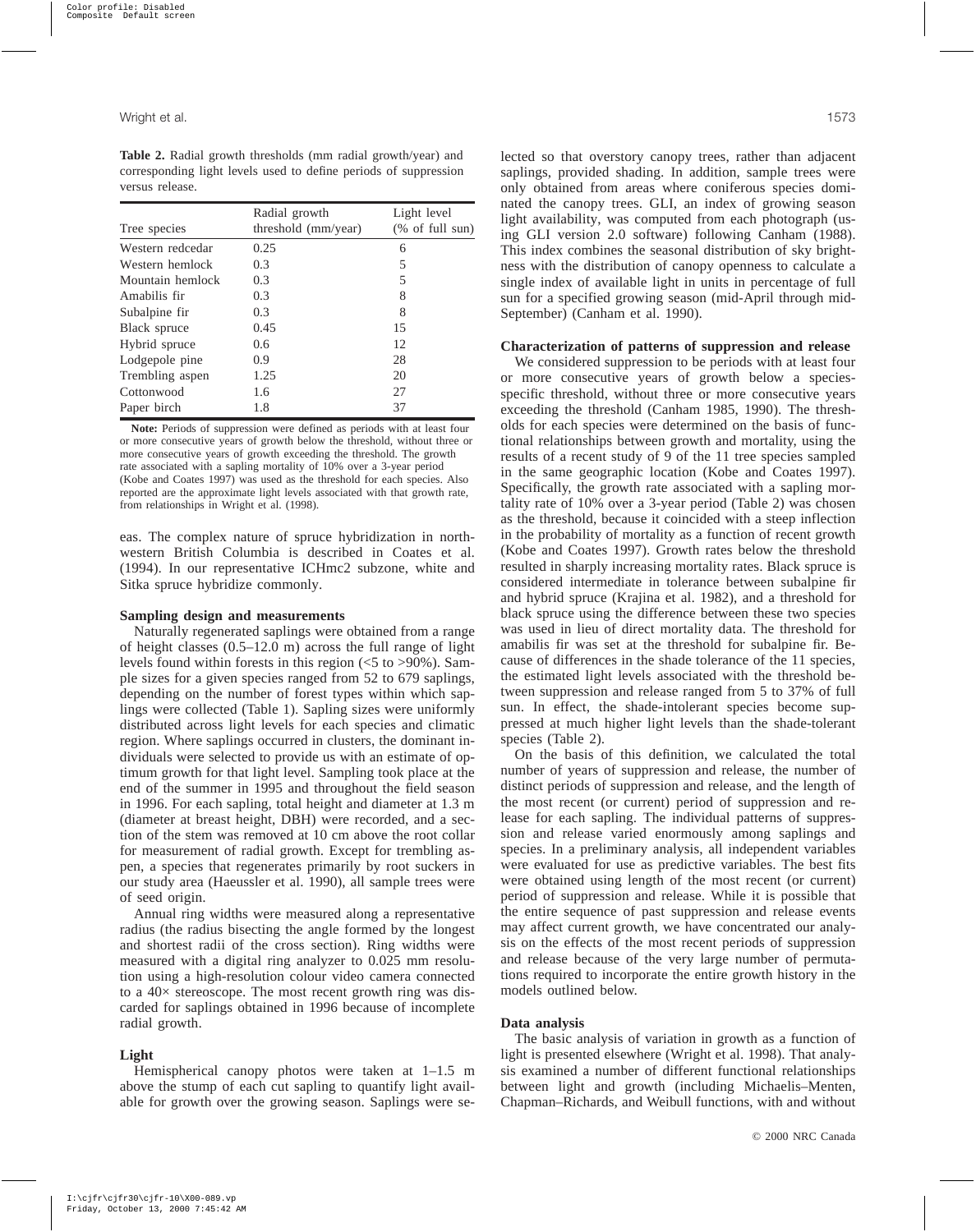|                  |                  | No. of      |                | No. of      |                  | Length of last |                 |
|------------------|------------------|-------------|----------------|-------------|------------------|----------------|-----------------|
|                  |                  | periods of  | No. of years   | periods of  | No. of years     | suppression    | Length of last  |
| Tree species     | Age (years)      | suppression | of suppression | release     | of release       | (years)        | release (years) |
| Western redcedar | $31.08(7-57)$    | $0.34(0-2)$ | $3.81(0-23)$   | $1.10(1-2)$ | $27.27(7 - 45)$  | $3.56(0-22)$   | $26.46(5-45)$   |
| Western hemlock  | $36.38(5 - 155)$ | $0.68(0-5)$ | $10.95(0-88)$  | $1.28(1-5)$ | $25.43(3-89)$    | $7.29(0-70)$   | $22.20(3-82)$   |
| Mountain hemlock | 53.39 (9-179)    | $1.07(0-4)$ | $20.20(0-120)$ | $1.44(1-4)$ | $33.18(3 - 104)$ | $10.14(0-69)$  | $26.83(3-104)$  |
| Amabilis fir     | $49.72(6-151)$   | $0.99(0-3)$ | $32.27(0-123)$ | $1.19(0-4)$ | $17.45(0-74)$    | $26.98(0-103)$ | $14.81(0-69)$   |
| Subalpine fir    | $47.00(6-225)$   | $0.89(0-6)$ | $19.24(0-160)$ | $1.36(0-6)$ | $27.75(0-99)$    | $12.84(0-146)$ | $23.79(0-95)$   |
| Black spruce     | $41.84(15-93)$   | $0.95(0-2)$ | $25.29(0-78)$  | $1.02(0-2)$ | $16.55(0-36)$    | $23.12(0-78)$  | $15.83(0-36)$   |
| Hybrid spruce    | $34.86(8-161)$   | $0.85(0-5)$ | $21.65(0-141)$ | $0.94(0-5)$ | $13.20(0-58)$    | $18.83(0-141)$ | $12.09(0-58)$   |
| Lodgepole pine   | $22.78(6-77)$    | $0.72(0-2)$ | $15.00(0-77)$  | $0.68(0-2)$ | $7.78(0-27)$     | $14.48(0-77)$  | $7.63(0-27)$    |
| Trembling aspen  | $12.07(5-24)$    | $0.37(0-2)$ | $2.88(0-15)$   | $0.96(0-2)$ | $9.19(0-17)$     | $2.81(0-15)$   | $9.04(0-17)$    |
| Cottonwood       | $12.29(5-26)$    | $0.42(0-1)$ | $4.21(0-24)$   | $0.79(0-2)$ | $8.08(0-23)$     | $4.21(0-24)$   | $8.02(0-23)$    |
| Paper birch      | $15.25(6-32)$    | $0.64(0-2)$ | $9.86(0-32)$   | $0.56(0-2)$ | $5.38(0-16)$     | $9.59(0-32)$   | $5.32(0-16)$    |

**Table 3.** Radial growth patterns of suppression and release (mean and range), by species, across all sites.

**Note:** Included in the table are the numbers of periods of suppression and release, the total years of suppression and release, and the lengths of the last periods of suppression and release prior to sampling.

non-zero intercepts). Based on the results of that analysis, we have used Michaelis–Menton functions (with a zero intercept) for the basic functional relationship between growth and light:

$$
[1] \qquad Y = \left[\frac{aL}{(a/s) + L}\right] + \varepsilon
$$

where  $Y = \log_{10}(\text{radial growth} + 1)$ , *a* is the asymptote of the function at high light, *s* is the slope of the function at zero light, *L* is GLI (in units of percent full light received over the growing season), and  $\varepsilon$  is the error term of the equation. Since we avoided sampling in areas that had evidence of canopy disturbance in the past 5 years, radial growth was measured as the mean of the past 5 years to reduce measurement error. We analyzed absolute rather than relative growth (i.e., growth relative to size), because our data indicate that saplings of most of our species did not show a strong size dependency within the range of sizes sampled for this study (Wright et al. 1998). Radial growth was log transformed to stabilize the variance.

We used eight variants of eq. 1 to examine how the basic relationship between growth and light was altered by the lengths of the most recent periods of suppression and release for each sapling:

#### (1) The basic growth model (eq. 1, above)

(2–4) The basic model, plus a term (*d*) for length of the last (or current) period of suppression (YLS), a shape factor (*f*), and a term for the role of light (*h*) (allowing for the effects of past suppression to vary as a function of current light levels):

$$
[2] \qquad Y = \left[ \frac{aL}{(a/s) + L} \right] e^{-dYLS}
$$

$$
[3] \qquad Y = \left[\frac{aL}{(a/s) + L}\right] e^{-(dYLS)^f}
$$

$$
[4] \qquad Y = \left[ \frac{aL}{(a/s) + L} \right] e^{-(dYLS + hL)}
$$

(5–7) The basic model, plus a term (*g*) for the length of the last (or current) period of release (YLR), a shape factor (*f*), and a term for the role of light (*h*) (as above):

$$
[5] \qquad Y = \left[\frac{aL}{(a/s) + L}\right] e^{sYLR}
$$

$$
[6] \qquad Y = \left[\frac{aL}{(a/s) + L}\right] e^{(gYLR)^f}
$$

$$
[7] \qquad Y = \left[\frac{aL}{(a/s) + L}\right] e^{sYLR + hL}
$$

(8) The basic model, plus terms (*d* and *g*) for the length of the last suppression (YLS) and release periods (YLR):

$$
[8] \qquad Y = \left[\frac{aL}{(a/s) + L}\right] e^{sYLR - dYLS}
$$

Parameters for all models were estimated for each species using the NONLIN procedure in SYSTAT 6.0 (Systat, Inc. 1996) and the simplex estimation method to minimize the loss function.

We fit models to saplings of each species for all subzones combined (Table 1), as well as separate models for saplings collected within the moist–cool subzone of the interior cedar–hemlock forests. The significance of the improvement in fit of the model due to the inclusion of additional parameters (*d, g, f, h*) in the basic model (eq. 1) was assessed using the extra sums of squares principle:  $ESS = [(SSRE<sub>1</sub> SSRE_2$ /(df<sub>1</sub> – df<sub>2</sub>)/(SSRE<sub>2</sub>)/(*n* – *p*)], where  $SSRE_1$  and df<sub>1</sub> are the residual sums of squares and degrees of freedom for the full model and  $SSRE<sub>2</sub>$  and  $df<sub>2</sub>$  are the residual sums of squares and degrees of freedom for the reduced model, *n* is the number of observations, and *p* is the number of parameters in the larger model. ESS is distributed as an *F* statistic with  $df_1 - df_2$ ,  $n - p$  degrees of freedom (Bergerud 1991).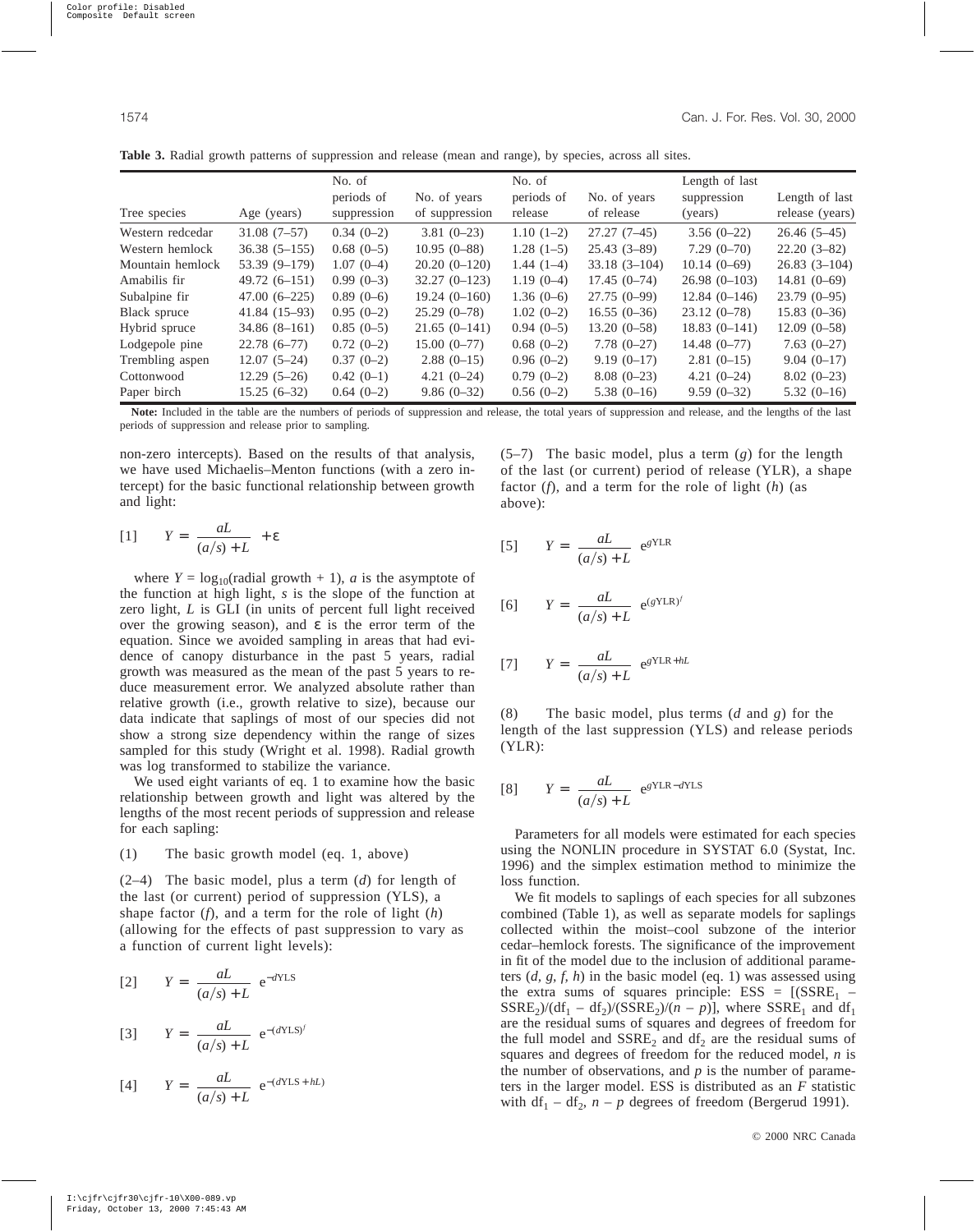| Tree species     | $\boldsymbol{n}$ | a     | S     | d     | g     | $R^2$ , basic | $R^2$ , full |
|------------------|------------------|-------|-------|-------|-------|---------------|--------------|
| Western redcedar | 55               | 0.799 | 0.019 |       |       | 0.48          |              |
| Western hemlock  | 278              | 0.61  | 0.038 | 0.006 |       | 0.45          | 0.47         |
| Mountain hemlock | 103              | 0.532 | 0.015 |       | 0.006 | 0.51          | 0.54         |
| Subalpine fir    | 679              | 0.824 | 0.012 |       |       | 0.42          |              |
| Amabilis fir     | 119              | 1.019 | 0.010 |       | 0.013 | 0.54          | 0.57         |
| Black spruce     | 58               | 0.349 | 0.013 |       | 0.018 | 0.38          | 0.62         |
| Hybrid spruce    | 674              | 0.548 | 0.022 | 0.008 | 0.012 | 0.36          | 0.53         |
| Lodgepole pine   | 434              | 0.789 | 0.016 | 0.015 | 0.017 | 0.55          | 0.72         |
| Trembling aspen  | 68               | 0.907 | 0.034 | 0.024 |       | 0.68          | 0.71         |
| Cottonwood       | 52               | 0.753 | 0.035 | 0.011 | 0.012 | 0.39          | 0.48         |
| Paper birch      | 73               | 0.688 | 0.044 | 0.016 | 0.015 | 0.59          | 0.72         |

**Table 4.** Parameter estimates of the regression models for growth as a function of current light level and the lengths of the most recent periods of suppression and release for saplings from all sites combined.

**Note:** Parameters *a* and *s* control the basic shape of the response to light (eq. 1), while *d* and *g* control the magnitude of the effects of suppression and release, respectively (eqs. 2, 5, and 8). Also reported are the  $R<sup>2</sup>$  values for both the basic model (eq. 1) and the full model (eqs. 2, 5, or 8, incorporating either or both of the growth history parameters). Where no values are reported for *d* or *g*, inclusion of those parameters did not produce a significant improvement in the fit of the regression model.

**Table 5.** Parameter estimates of the regression models for growth as a function of current light level and the lengths of the most recent periods of suppression and release for saplings from ICH forests only.

| Tree species     | $\boldsymbol{n}$ | a     | S     | d     | g     | $R^2$ , basic | $R^2$ , full |
|------------------|------------------|-------|-------|-------|-------|---------------|--------------|
| Western hemlock  | 77               | 0.858 | 0.027 |       |       | 0.73          |              |
| Western redcedar | 55               | 0.799 | 0.019 |       |       | 0.48          |              |
| Amabilis fir     | 79               | 0.911 | 0.010 |       | 0.016 | 0.47          | 0.51         |
| Subalpine fir    | 78               | 1.044 | 0.015 |       |       | 0.71          |              |
| Hybrid spruce    | 74               | 0.623 | 0.017 |       | 0.026 | 0.61          | 0.72         |
| Trembling aspen  | 68               | 0.907 | 0.034 | 0.024 |       | 0.68          | 0.71         |
| Cottonwood       | 52               | 0.753 | 0.035 | 0.011 | 0.012 | 0.39          | 0.48         |
| Paper birch      | 73               | 0.688 | 0.044 | 0.016 | 0.015 | 0.59          | 0.72         |
| Lodgepole pine   | 68               | 3.496 | 0.009 | 0.005 | 0.020 | 0.81          | 0.85         |

**Note:** Parameters *a* and *s* control the basic shape of the response to light (eq. 1), while *d* and *g* control the magnitude of the effects of suppression and release, respectively (eqs. 2, 5, and 8). Also reported are the  $R<sup>2</sup>$  values for both the basic model (eq. 1) and the full model (eqs. 2, 5, or 8, incorporating either or both of the growth history parameters). Where no values are reported for *d* or *g*, inclusion of those parameters did not produce a significant improvement in the fit of the regression model.

# **Results and discussion**

## **Interspecific variation in patterns of suppression and release**

Average stem diameters of the samples were relatively uniform across species (ranging from 3.6 cm for black spruce to 5.0 cm in cottonwood), as were the average light levels in which we sampled (ranging from a mean of 32.8% of full sun for western redcedar to a mean of 50.8% for lodgepole pine) (Table 1). The mean ages showed much greater variation among species, ranging from 12.1 years for aspen saplings to 53.4 years in mountain hemlock. Mean age, by species, was closely correlated with the mean number of periods of suppression for a species  $(n = 11, r =$ 0.848,  $p = 0.015$ ), which ranged from 0.34 periods in western redcedar to a mean of 1.1 periods of suppression per individual in mountain hemlock (Table 3). For all species except aspen and cottonwood, sapling age within species was also positively correlated with the percentage of the sapling's life-span spent in periods of suppression (*n* = 52–679, *p* < 0.05). Despite this, sapling age has not been reported to be an important factor in determining growth response following release for subalpine fir (Crossley 1976; Herring 1977), white or black spruce (Crossley 1976; Johnstone 1978), true fir, and mountain hemlock (Seidel 1985). Across all species, individual saplings had undergone as many as six distinct cycles of suppression and release, with the most recent periods of suppression lasting as long as 146 years (Table 3).

## **Interspecific variation in the effects of suppression and release on growth for all sites**

None of the models incorporating either a shape parameter (*f*) or a parameter for the effect of current light level on the effect of growth history (*h*) (eqs. 3, 4, 6, and 7) showed a significant improvement in fit over models that incorporated simple terms for the length of the most recent periods of suppression or release (*d* and *g*), (eqs. 2, 5, and 8). Two of the 11 species (western redcedar and subalpine fir) showed no effects of previous periods of suppression and release on current response to light (Table 4). Both species are considered shade tolerant, and redcedar is generally considered among the most shade tolerant of the 11 species included in our study (Krajina et al. 1982; Burns and Honkala 1990;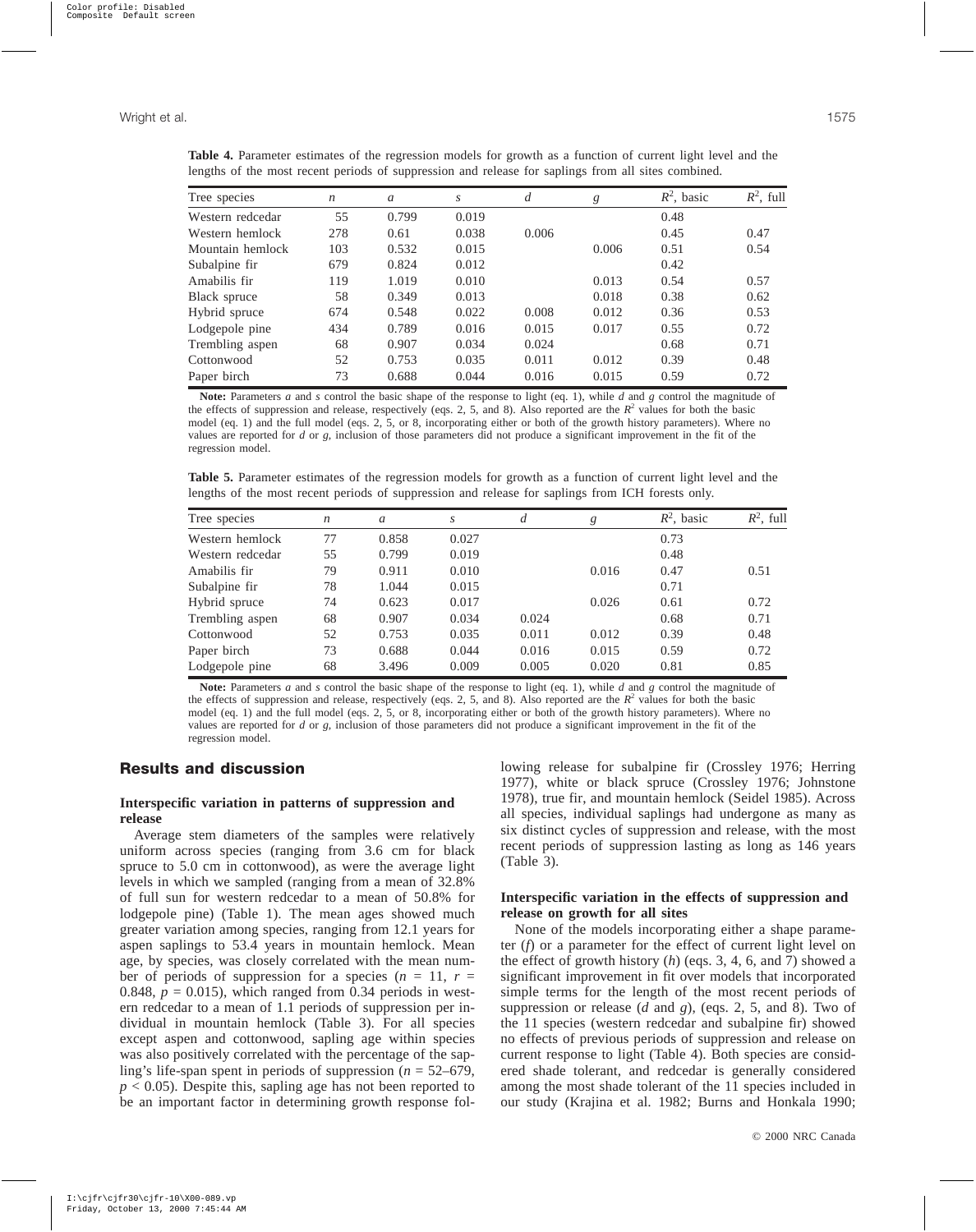**Fig. 1.** Predicted radial increment growth (mm/year) for saplings of four species in interior cedar–hemlock (ICH) forests as a function of light (GLI, in units of percentage of full sun) from the basic model (Wright et al. 1998), which does not incorporate historical effects of the most recent periods of suppression and release, versus the full model (Table 5 of this study), incorporating the effects of suppression and release. For the full models, the length of the most recent periods of both suppression and release were set to 0 to allow comparison of the predictions of the two models of the growth of saplings in the first year of release for saplings with no previous period of suppression.



Carter and Klinka 1992; Klinka et al. 1992; Kobe and Coates 1997). This contrasts the work by Johnstone (1978) who found the number of years since release to be useful for predicting growth response to release in subalpine fir.

Four species (hybrid spruce, lodgepole pine, cottonwood, and birch) showed significant responses to the lengths of the most recent periods of both suppression and release (Table 4). The latter three species are generally considered among the least shade-tolerant species in the region (Kobe and Coates 1997). For these species the cumulative effects of the most recent periods of suppression are ameliorated by current periods of release (i.e., significant *g* coefficients in Table 4). The remaining five species had significant responses to either suppression or release (but not both) and ranged from shade tolerant (western and mountain hemlock) to intolerant (aspen) (Table 4). This agrees with the work of Johnstone (1978) who also reported the number of years since release to be an important predictive variable for determining growth response of both white and black spruce following release, whereas length of suppression was not.

Of the six species for which there was a significant negative effect of the length of suppression, the magnitude of the effect (*d*) was positively correlated with the shade intolerance of the species, ranging from 0.006 in western hemlock to 0.024 in trembling aspen. The magnitude of the positive effect of release (*g*) was also roughly correlated with shade intolerance, ranging from 0.006 in mountain hemlock to 0.018 in black spruce (Table 4).

### **Effects of suppression and release on sapling growth in interior cedar–hemlock forests**

Analysis of the subset of species and samples collected from the moist-cool subzone of the interior cedar–hemlock forests (ICHmc2 subzone) revealed similar relationships between shade tolerance and response to suppression and release (Table 5). The five most shade-tolerant species (western hemlock, western redcedar, amabilis fir, subalpine fir, and hybrid spruce) showed no response to the length of previous periods of suppression, and three of the five species showed no response to the length of release (Table 5). The three least shade-tolerant species (lodgepole pine, cottonwood, and birch; Wright et al. 1998) responded to the length of periods of both suppression and release (Table 5). Trembling aspen had the greatest reduction in growth as a function of the length of suppression and did not recover during release (i.e., no *g* coefficient in Table 5), while lodgepole pine had the smallest reduction in growth (Table 5).

Comparisons between the basic model (eq. 1, with no effects of growth history) and full models (eqs. 2, 5, or 8, with varying effects of suppression and (or) release) demonstrate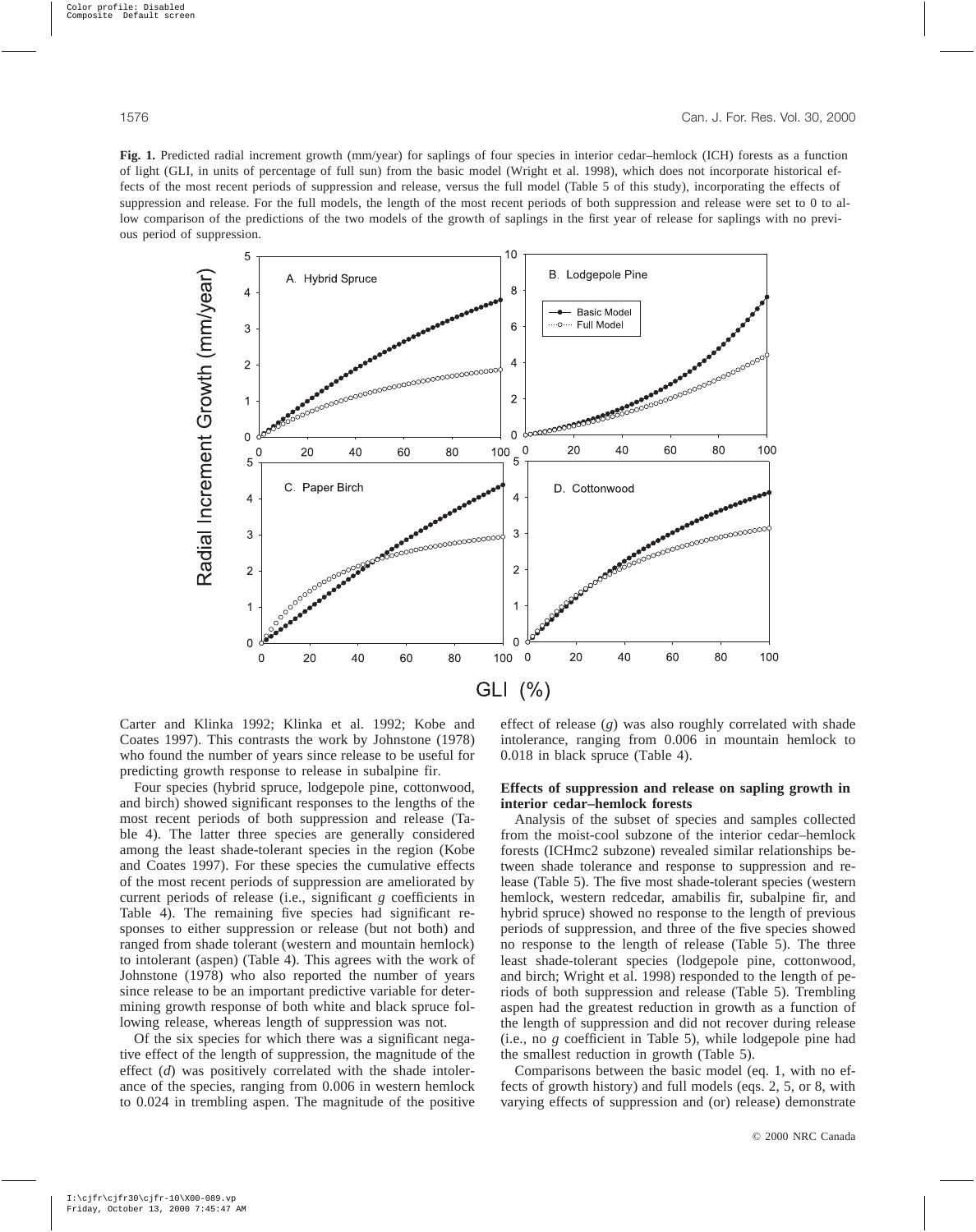**Fig. 2.** Predicted radial increment growth (mm/year) for saplings of the nine major tree species of interior cedar–hemlock forests as a function of light (GLI, in units of percentage of full sun), under four different histories of suppression and release: (A) no suppression or release, (B) 20 years of suppression, (C) 20 years of suppression followed by 20 years of release, and (D) 20 years of release with no preceding period of suppression.



that ignoring the effects of suppression and release produces overestimates of initial growth response to release, particularly at high light levels (Fig. 1). In particular, the extremely rapid growth rate predicted by the basic model for lodgepole pine under high light appears to only develop over a period of time following release. (Table 5, Fig. 1). In effect, the data for saplings in high light represent individuals that had spent varying lengths of time in release. By ignoring growth history, we overestimated the potential initial response to release for the less shade-tolerant species (Wright et al. 1998).

Figures 2A–2D show the expected current growth rate at all light levels as a function of past growth history. Note that at light levels below the thresholds given in Table 2, current growth rates would represent suppression, while light levels above the species-specific thresholds represent saplings that are currently released. When the full model is used (but with history factored out by setting suppression and release to zero), aspen is dominant at all light levels <95% of full sun, whereas spruce and amabilis fir have the lowest growth (Fig. 2A). The high diameter growth rates of aspen, birch, and cottonwood at <60% full sun confirm our previous conclusion that interspecific variation in low-light growth rates is not predicted by shade tolerance (Wright et al. 1998) (Fig 2A). In fact, during the first year of growth for saplings with no history of suppression, the three broadleaved species have the highest growth rates of all species across the range from 0 to 50% of full sun (Fig. 2A). However, growth rates of all three of those species decline rapidly over time when suppressed (i.e., at light levels less than 20–40% of full sun; Table 2). Moreover, mortality rates of all three species rise sharply with declining light levels in this range (Kobe and Coates 1997). After 20 years of suppression, western hemlock is predicted to have the fastest growth rate at essentially all light levels when released (Fig. 2B). In contrast, growth of aspen saplings drops off dramatically after 20 years of suppression, and all three of the broadleaved species initially have relatively low growth rates when released, even at high light levels (Fig. 2B). In contrast to previous work (e.g., Canham 1985, 1990; Orwig and Abrams 1994) suppression here is defined on the basis of survival; much greater decreases in light are required to see a reduction in growth and an increase in mortality. As a result, suppression occurs at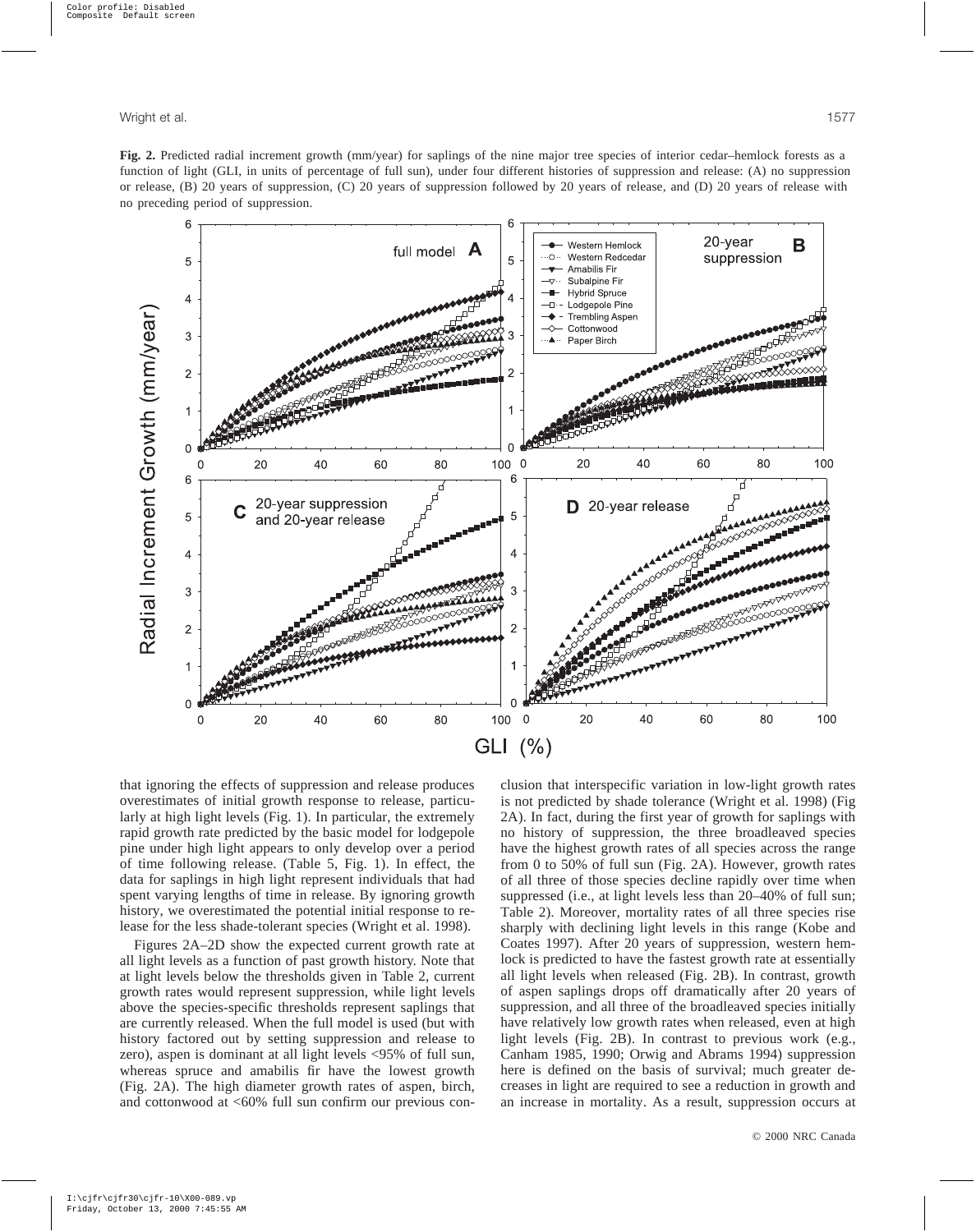different light levels for different species (Table 2). By our definition, approximately 50% of saplings would survive 20 years at light levels where these species become functionally suppressed. Twenty years of suppression at the threshold for suppression in aspen (i.e., 20% of full sun) would reduce growth rates of aspen saplings well below the growth rate of western hemlock saplings that spent 20 years in much darker light levels required to induce suppression in that shadetolerant species (i.e., 6% of full sun; Table 2).

After 20 years of suppression followed by 20 years of release, lodgepole pine growth rates exceed all other species at light levels greater than 60% of full sun, while hybrid spruce dominates at intermediate light levels (Fig. 2C). Because of the lack of response to release in aspen, saplings that had been suppressed for 20 years still have extremely low growth rates even after 20 years of release (Fig. 2C).

Delays in response to release have been reported previously for a number of tree species, including black spruce (Crossley 1976), subalpine fir (Herring 1977), Engelmann spruce, (McCaughey and Schmidt 1982; Carlson and Schmidt 1989), and true fir and mountain hemlock (Seidel 1985). The delay may reflect physiological and morphological adjustments of saplings following overstory removal (Tucker and Emmingham 1977; Ferguson and Adams 1980; Tucker et al. 1987). Seidel (1985) found that growth response in true fir and mountain hemlock reflected the degree of shading provided by the overstory and hence the degree of suppression, as did Sundkvist (1994) for Scots pine (*Pinus sylvestris* L.) seedlings. This is supported by the work of Bassman et al. (1992) who found that growth of regeneration following release was poor when the density of other vegetation was high, indicating that partial canopy removal may not result in an increase in light for smaller saplings because of shading by competing vegetation.

Performance of regeneration after 20 years of release for saplings that had undergone no previous periods of suppression (i.e., light levels over the past 20 years were above the species specific thresholds for suppression given in Table 2) are illustrated in Fig. 2D. There is a clear separation between shade-tolerant and -intolerant species, with amabilis fir having the poorest growth over all light levels and paper birch the highest growth at light levels  $<60\%$  of full sun. Lodgepole pine growth is greater than the three broadleaved species at light levels exceeding 60%.

#### **Summary and conclusions**

Our results indicate that saplings of all of the major tree species of northern, interior British Columbia frequently experience multiple episodes of both suppression and release prior to reaching even subcanopy size. As silvicultural practices in the region shift from clear-cutting to various forms of partial harvesting, alternating periods of suppression and release are likely to become even more characteristic of the process of canopy recruitment in these forests. Our results show a clear relationship between shade tolerance and the magnitude of the effects of past periods of suppression and release on sapling growth. In general, there was no effect of previous suppression on the current response of shadetolerant species to light. Similarly, the most shade-tolerant species did not show a gradual increase in growth rate at a given light level during the course of release. The less shade-tolerant species showed varying degrees of response to both suppression and release, with the strongest responses in the least shade-tolerant species. Our results clearly indicate that periods of suppression do not cause shade-tolerant species to lose their ability to respond to release following partial cutting. The less shade-tolerant species show a lag in response to release, particularly if they have been suppressed, but the effects of prior suppression in all of the species except trembling aspen disappear during the course of release.

Failure to incorporate these effects of growth history can result in misleading conclusions about patterns of interspecific variation in response to light environments. This is particularly true in the least shade-tolerant species, where failure to incorporate the effects of history are likely to significantly overestimate initial response to release (Fig. 1). More generally, competitive balances among species at a given light level shift strikingly as a function of history (see Fig. 2). SORTIE, a spatially explicit model of forest dynamics (Pacala et al. 1993) has been recently parameterized for the interior cedar–hemlock forests of British Columbia. Initial tests of the model show that runs that do not incorporate suppression–release dynamics do a poor job at predicting succession in these forests (unpublished data).

#### **Acknowledgements**

We thank Bruce Catton, Saleem Dar, Ronnie Drever, Duncan Moss, Jenyfer Neumann, and Tara Wylie for assistance in the field; S. Dar and J. Neumann for assistance with image analysis; and Russell Klassen for assistance with radial growth measurements and data entry. We also thank two anonymous reviewers for their helpful comments on the manuscript. Partial funding for this research was provided by Forest Renewal British Columbia (SB96028-RE and SB96026-RE). This study is a contribution to the program of the Institute of Ecosystem Studies, Millbrook, N.Y.

#### **References**

- Banner, A., MacKenzie, W., Haeussler, S., Thomson, S., Pojar, J., and Trowbridge, R. 1993. A field guide to site identification and interpretation for the Prince Rupert Forest Region. B.C. Ministry of Forests, Victoria. Land Manage. Handb. 26.
- Bassman, J.H., Zwier, J.C., Olson, J.R., and Newberry, J.D. 1992. Growth of advance regeneration in response to residual overstory treatment in northern Idaho. West. J. Appl. For. **7**(3): 78–81.
- Bergerud, W. 1991. Picture of linear models. Forest Sciences Branch, B.C. Ministry of Forests, Victoria. Biometr. Inf. Handb. Ser. Handb. 1.
- Burns, R.M., and Honkala, B.H. (*Technical coordinators*). 1990. Silvics of North Amercia. Vol. 1 and 2. U.S. Dep. Agric. Agric. Handb. 654.
- Canham, C.D. 1985. Suppression and release during canopy recruitment in *Acer saccharum*. Bull Torrey Bot. Club, **112**: 134–145.
- Canham, C.D. 1988. An index of understory light levels in and around canopy gaps. Ecology, **69**: 1634–1638.
- Canham, C.D. 1990. Suppression and release during canopy recruitment in *Fagus grandifolia*. Bull. Torrey Bot. Club, **117**: 1–7.
- Canham, C.D., Denslow, J.S., Platt, W.J., Runkle, J.R., Spies, T.A., and White, P.S. 1990. Light regimes beneath closed canopies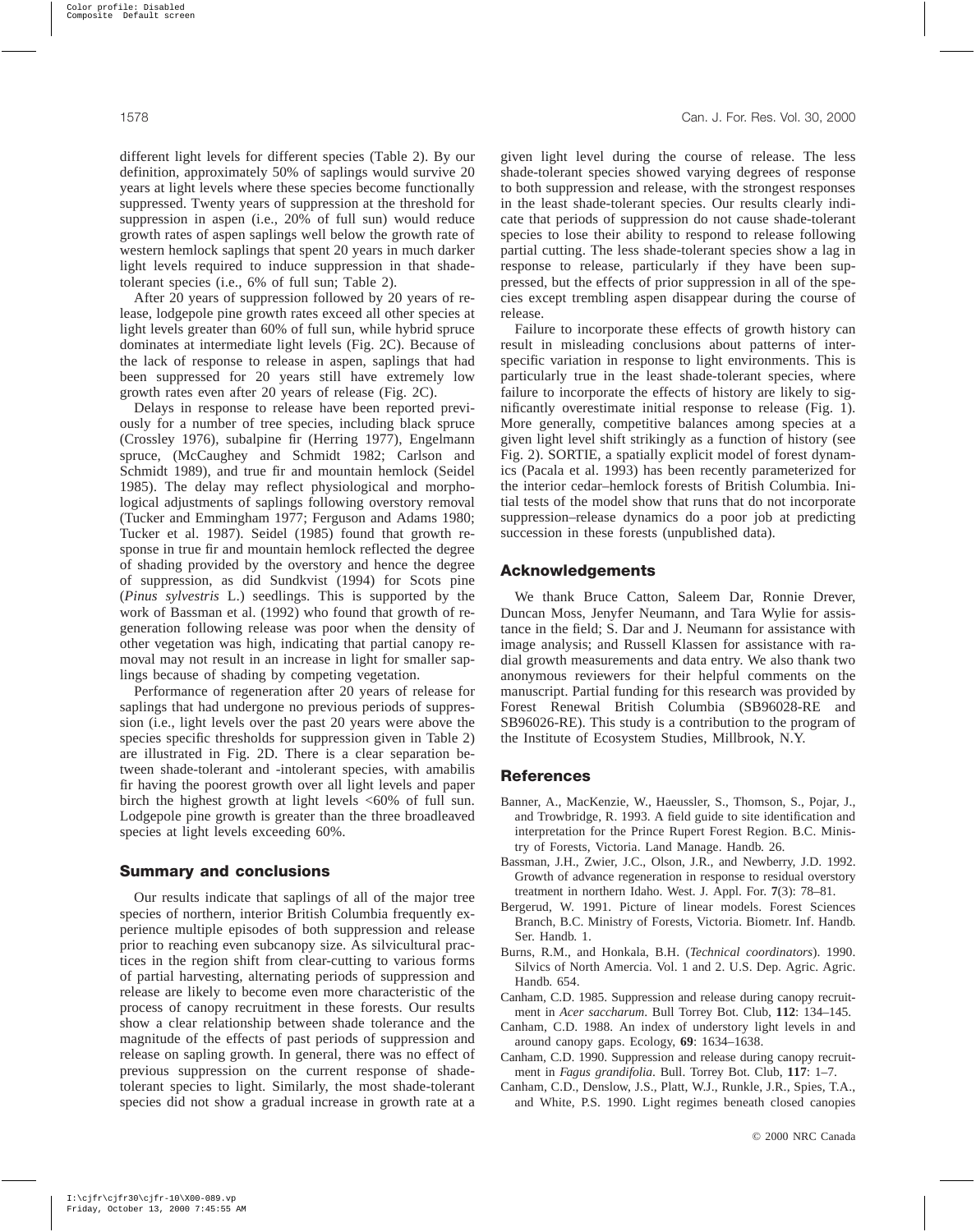and tree-fall gaps in temperate and tropical forests. Can. J. For. Res. **20**: 620–631.

- Carlson, C.E., and Schmidt, W.C. 1989. Influence of overstory removal and western spruce budworm defoliation on growth of advance conifer regeneration in Montana. USDA For. Serv. Res. Pap. INT-409.
- Carter, R.E., and Klinka, K. 1992. Variation in shade tolerance of Douglas fir, western hemlock and western redcedar in coastal British Columbia. For. Ecol. Manage. **55**: 87–105.
- Cho, D.S., and Boerner, R.E.J. 1995. Dendrochronological analysis of the canopy history of two Ohio old-growth forests. Vegetatio, **120**: 173–183.
- Coates, K.D., Haeussler, S., Lindeburgh, S., Pojar, R., and Stock, A.J. 1994. Ecology and silviculture of interior spruce in British Columbia. Canada – British Columbia Economic and Regional Development, Victoria. For. Resour. Dev. Agree. Rep. 220.
- Crossley, D.I. 1976. Growth response of spruce and fir to release from suppression. For. Chron. **52**: 189–193.
- Ferguson, D.E., and Adams, D.L. 1980. Response of advance grand fir regeneration to overstory removal in northern Idaho. For. Sci. **26**: 537–545.
- Gordon, D.T. 1973. Released advance reproduction of white (*Abies concolor*) and red fir (*Abies magnifica*) growth, damage, mortality. USDA Forest Serv. Res. Pap. PSW-95.
- Graham, R.T. 1982. Influence of tree and site factors on western redcedar's response to release: a modelling analysis. USDA For. Serv. Res. Pap. INT-296.
- Haeussler, S., Coates, D., and Mather, J. 1990. Autecology of common plants in British Columbia: a literature review. Canada – British Columbia Forest Resources Development Agreement. B.C. Ministry of Forests, Victoria. For. Resour. Dev. Agree. Rep. 158.
- Herring, L.J. 1977. Studies of advance subalpine fir in the Kamloops forest district. B.C. Forest Service, Victoria. Res. Note 80.
- Herring, L.J., and McMinn, R.G. 1980. Natural and advance regeneration of Engelmann spruce and subalpine fir compared 21 years after site treatment. For. Chron. **57**: 55–57.
- Hibbs, D.E. 1982. Gap dynamics in a hemlock–hardwood forest. Can. J. For. Res. **12**: 522–527.
- Kayahara, G.J., Chen, H.Y.H., Klinka, K., and Coates, K.D. 1996. Relations of terminal growth and specific leaf area to available light in naturally regenerated seedlings of lodgepole pine and interior spruce in central British Columbia. B.C. Ministry of Forests, Victoria. Res. Rep. 09.
- Klinka, K., Wang, Q., Kayahara, G.J., Carter, R.E., Blackwell, B.A. 1992. Light-growth response relationships in Pacific silver fir (*Abies amabilis*) and subalpine fir (*Abies lasiocarpa*). Can. J. Bot. **70**: 1919–1930.
- Kneeshaw, D.D., and Bergeron, Y. 1998. Canopy gap characteristics and tree replacement in the southeastern boreal forest. Ecology, **79**: 783–794.
- Kobe, R.K. 1996. Intraspecific variation in sapling mortality and growth predicts geographic variation in forest composition. Ecol. Monogr. **66**: 181–201.
- Kobe, R.K., and Coates, K.D. 1997. Models of sapling mortality as a function of growth to characterize interspecific variation in shade tolerance of eight tree species of northwestern British Columbia. Can. J. For. Res. **27**: 227–236.
- Krajina, V.J., Klinka, K., and Worrall, J. 1982. Distribution and ecological characteristics of trees and shrubs of British Columbia. Faculty of Forestry, University of British Columbia, Vancouver.
- Laackie, R.J., and Fiddler, G.O. 1986. Overstory removal: stand factors related to success and failure. USDA For. Serv. Res. Paper PSW-183.
- Lertzman, K. 1992. Patterns of gap-phase replacement in a subalpine, old-growth forest. Ecology, **73**: 657–669.
- McCaughey, W.W., and Ferguson, D.E. 1986. Response of advance regeneration to release in the inland mountain west: a summary. In Proceedings—Future Forests of the Mountain West: a Stand Culture Symposium, 29 Sept. – 3 Oct. 1986, Missoula, Mont. USDA Forest Service, Intermountain Research Station, Missoula, Mont. pp. 255–266.
- McCaughey, W.W., and Schmidt, W.C. 1982. Understory tree release following harvest cutting in spruce–fir forests of the Intermountain West. USDA For. Serv. Res. Pap. INT-285.
- Meidinger, D., and Pojar, J.(*Compilers and Editors*). 1991. Ecosystems of British Columbia. B.C. Ministry of Forests, Victoria. Spec. Rep. Ser. 6.
- Merrens, E.J., and Peart, D.R. 1992. Effects of hurricane damage on individual growth and stand structure in a hardwood forest in New Hampshire, USA. J. Ecol. **80**: 787–795.
- Oliver, W.W. 1985. Growth of California red fir advance regeneration after overstory removal and thinning. USDA For. Serv. Res. Pap. PSW-180.
- Orwig, D.A., and Abrams, M.D. 1994. Contrasting radial growth and canopy recruitment patterns in *Liriodendron tulipifera* and *Nyssa sylvatica*: gap-obligate versus gap-facultative species. Can. J. For. Res. **24**: 2141–2149.
- Pacala, S.W., Canham, C.D., and Silander, J.A., Jr. 1993. Forest models defined by field measurements: 1. The design of a northeastern forest simulator. Can. J. For. Res. **23**: 1980–1988.
- Pacala, S.W., Canham, C.D., Silander, J.A., Jr., and Kobe, R.K. 1994. Sapling growth as a function of resources in a north temperate forest. Can. J. For. Res. **24**: 2172–2183.
- Pogue, H.M. 1946. Regeneration and growth of white spruce after logging. Department of Lands and Forests, Victoria, B.C. pp. 1– 26.
- Pojar, J., Klinka, K., and Meidinger, D.V. 1987. Biogeoclimatic classification in British Columbia. For. Ecol. Manage. **22**: 119– 54.
- Rebertus, A.J., and Veblen, T.T. 1993. Structure and tree-fall gap dynamics of old-growth *Nothofagus* forests in Tierra del Fuego, Argentina. J. Veg. Sci. **4**: 641–654.
- Runkle, J.R. 1981. Gap regeneration in some old-growth forests of the eastern United States. Ecology, **62**: 1041–1051.
- Seidel, K.W. 1980. Diameter and height growth of suppressed grand fir saplings after overstory removal. USDA For. Serv. Res. Pap. PNW-275.
- Seidel, K.W. 1985. Growth response of suppressed true fir and mountain hemlock after release. USDA For. Serv. Res. Pap. PNW-344.
- Sundkvist, H. 1994. Initial growth of *Pinus sylvestris* advance reproduction following varying degrees of release. Scand. J. For. Res. **9**: 360–366.
- SYSTAT, Inc. 1996. SYSTAT for Windows: statistics, version 6 edition. SYSTAT, Inc., Evanston, Ill.
- Tesch, S.D., and Korpela, E.J. 1993. Douglas-fir and white fir advance regeneration for renewal of mixed-conifer forests. Can. J. For. Res. **23**: 1427–1437.
- Tucker, G.F., and Emmingham, W.H. 1977. Morphological changes in leaves of residual western hemlock after clear and shelterwood cutting. For. Sci. **23**: 195–203.
- Tucker, G.F., Hinckley, T.M., Leverenz, J., and Jiang, S. 1987. Adjustments of foliar morphology in the acclimation of understory